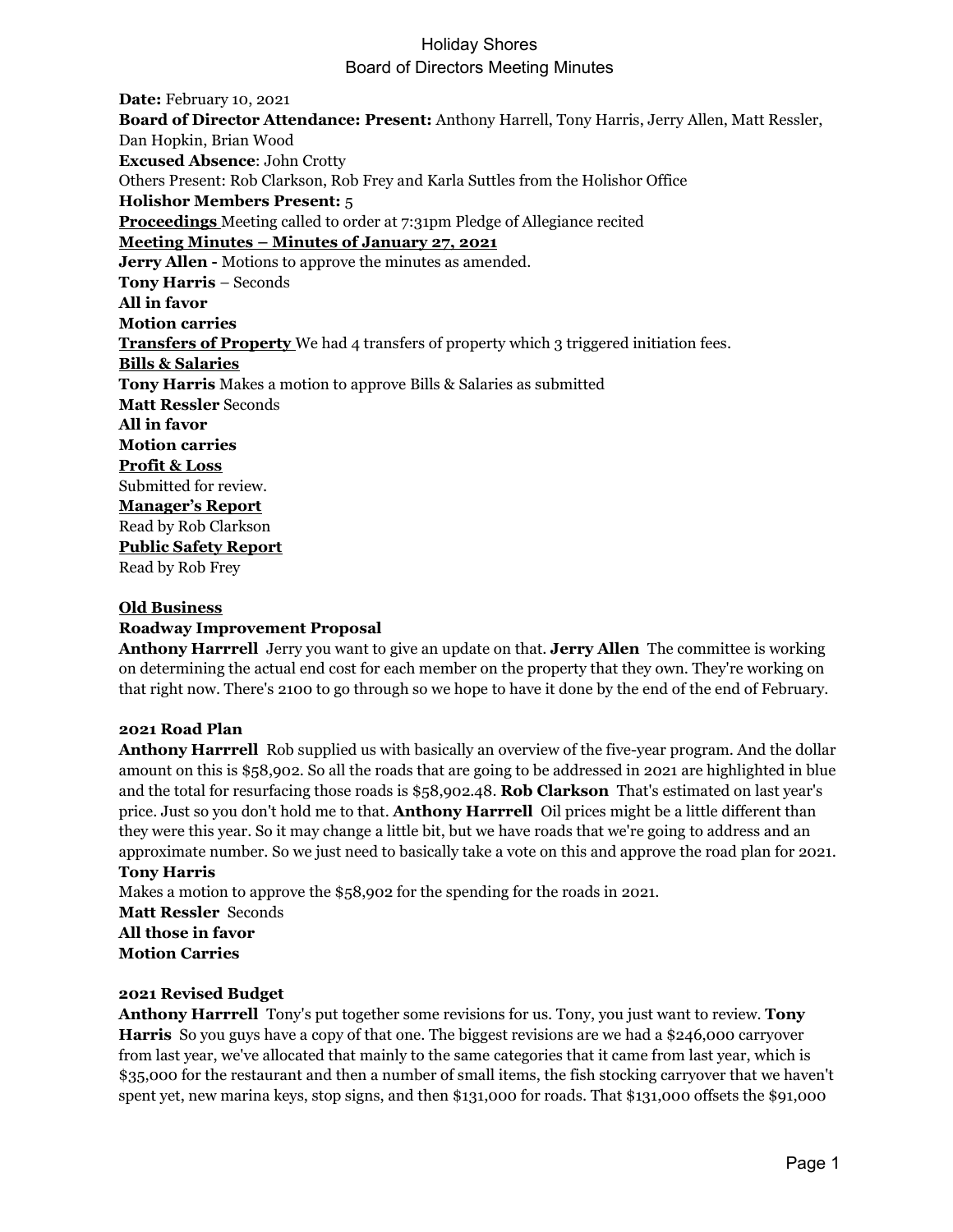we had budgeted to pull out of reserves. With the carryover we don't have to do that this year, so we'll leave that \$91 in reserves, and we'll fund our road plan with the carryover. That's the bulk of it. **Tony Harris** Makes a motion to approve the revised budget. **Matt Ressler** Seconds **All in favor Motion carries**

### **Correspondence**

**Anthony Harrell** We have a letter from Elissa Almeter requesting to use the Shores clubhouse to have their Daisy Girl Scout meetings. Anybody have any comments or questions? **Tony Harris** Is Elissa here. Is this once a month, once a week? **Elissa Almeter** (398) So starting a new troop, our girls go to Midway and there's not a Girl Scout troop here. It's taken me several months to get them on board and as you know, we have lots of constraints so I'm trying to have the space to spread out, so we'd like to meet twice a month if possible, if not once a month As I understand certain Wednesday nights are available to meet, so it would be in correspondent to what's open. **Tony Harris** Yeah, we just need to coordinate that part with the office. Rob what are we doing for the other things that have meeting here as for as cleaning and stuff. **Rob Clarkson** They usually pick up after themselves. If there's an issue, we can always come back and contact them and say, hey. **Jerry Allen** How many Girl Scouts do you expect to have? **Elissa Almeter** So we went from three to nine and I anticipate we will probably stay that way for a little bit. We're doing Daisy, so just the kindergarteners.

**Tony Harris** makes a motion to approve the request with them coordinating with the office to get the available days.

**Dan Hopkins** Seconds **All in Favor Motion carries**

### **Open floor**

**Jennifer Gillian (2037)** I'm sure you remember you approved a past vendor fair to be held here. So I have another letter for you guys. "Dear board members, with the success of the 2020 Holiday Shores Sip n Shop, we are asking you again to allow us to host a vendor fair in the clubhouse to help out local venders and for our community. Our 2020 event had a great turnout with over 300 shoppers supporting nearly 35 local vendors. We received great feedback from the shoppers and vendors on the event and all are anxious to attend again. We are requesting the use of the clubhouse ballroom to include the use of chairs and tables, kitchen, and available decorations to host the 2021 Sip n Shop Spring Vendor Fair. We are also requesting to use the facility on April 24, 2021, from 8am to 5pm with time following to clean up the facility. The 2020 event, the board was gracious enough to grant a full-page ad in The Holiday Times to promote the event as well as waive all fees with the exception of security and cleanup. We would greatly appreciate it if the board would grant us the same generous offer again for the spring events. Due to COVID restrictions, we plan to address any and all concerns and take the appropriate measures to ensure all participants can safely enjoy the events. We also plan to take care of the security costs and clean up the facilities immediately after the event as has ended. And I'm available for any questions you guys have. **Anthony Harrrell** This is April 24? **Jennifer Gillian (2037)** Yes, April 24. Again, a Saturday, the event we were planning to do from 10 to 4, but have the building open long enough for vendors to set up. And I know that we'd also talked about trying to do this twice a year kind of thing for spring and in the wintertime. And one of the things we talked about which we're still waiting to see, you know, depending on your decision, is also having a small section set aside for just businesses and services. So in case there are people out here, like contractors or other small businesses that may not have something to sell but have services they want to offer we'll have a small section there too. **Matt**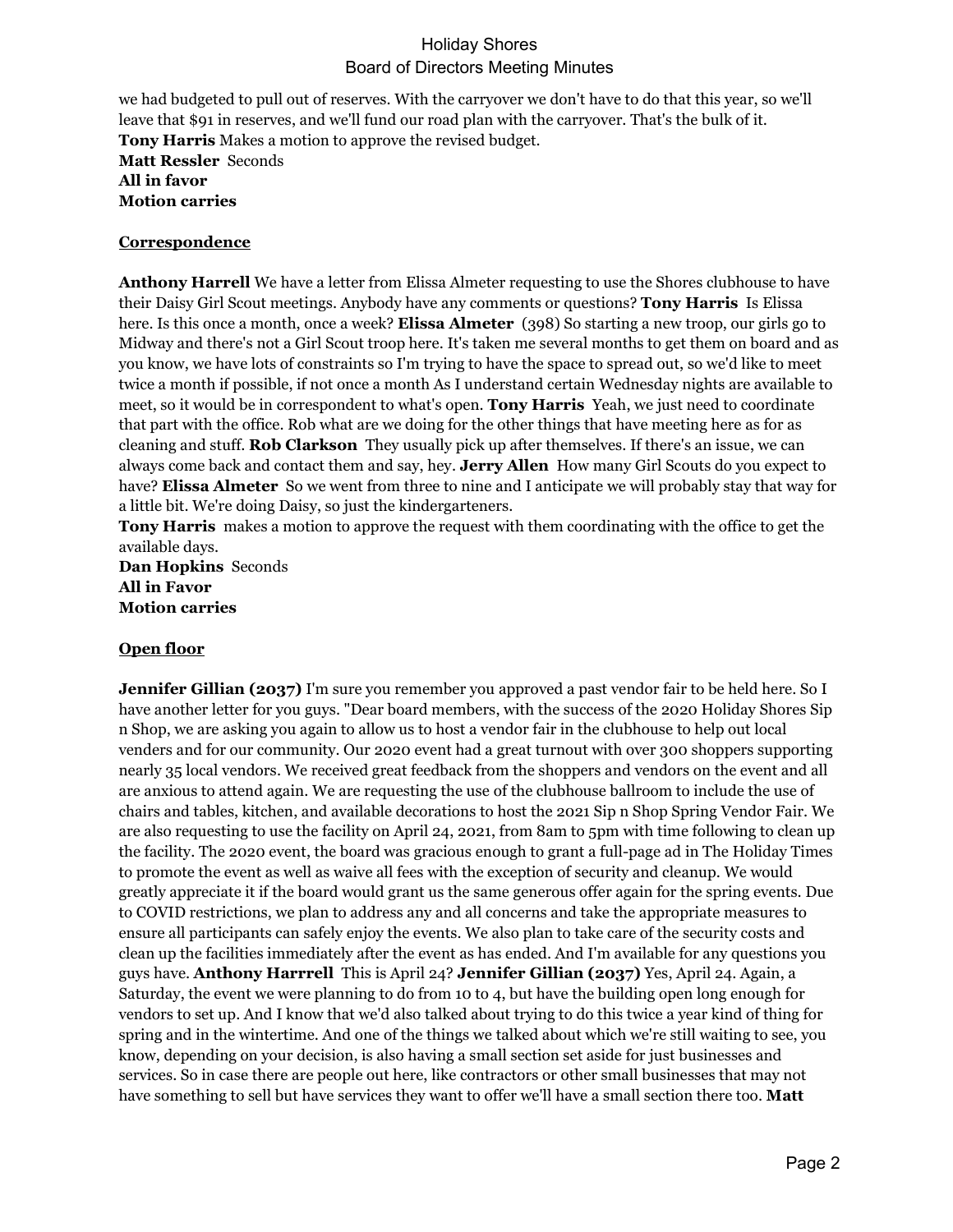**Ressler** How many people did you have come through the last time. **Jennifer Gillian (2037)** We had 300 roughly. About 300 I would say estimated which I thought was great considering the pandemic crisis. It was not all at one time, it was pretty much steady the entire day. **Anthony Harrrell** So how long was that one, nine to five? **Jennifer Gillian (2037)** We did do nine to five. **Anthony Harrrell** And this one's gonna be different. **Jennifer Gillian (2037)** Well, we saw that it was kind of kind of trailing off by four o'clock. And I think the weather had something to do with that too, because it was rainy that day, and starting to get cold, but we figured since by four o'clock, it was just a few stragglers came in but other than that, I think some of the vendors were a little ready to pack up after that long of a day just sitting around. **Anthony Harrrell** So you're thinking 10 to 4 this time. **Jennifer Gillian (2037)** I think 10 to 4 would probably be better. We're not gonna kick anybody out at four o'clock, of course. **Anthony Harrrell** How do you work that with the people who come, do you guys just let them come in and set up for free? **Jennifer Gillian (2037)** Everybody paid, we had like some entertainment and we had costs. We had Wigglers come for the sipping part of the shopping, so we had to pay them for their bartender and their services. And then we had the vendor setup and for a small fee that kind of covered up our costs for the security and cleanup and paying for Wigglers. We also had entertainment that we had to pay for. Since it was our first event in years, we wanted to keep the cost low for vendors that way we could entice them to come back. And we weren't sure really what the response would be in the community since it's been a few years. **Matt Ressler** Did you charge the vendors? **Jennifer Gillian (2037)** We charged \$35 I think it was last time. **Kenneathia Hagen (1991)** We also provided packets for them as well. So in the packet, we have printing costs, each person got a coupon. And I'm trying to remember what we provided, bottled water, pens. I mean, there's a lot more that went into it than just the entertainment but we also had all the door prizes that we contributed part of that. We also paid someone to work the front door so they could give them the information when they came in on how to shop. If you want to wear your mask you can, here's you know, the different things to do. **Jennifer Gillian (2037)** And we also paid for a few young teen boys to come and help clean up. **Kenneathia Hagen (1991)** Yes, they helped put up and take down the tables, **Jennifer Gillian (2037)** Put up tables, vacuum, you know, put them to work to. **Jerry Allen** What kind of entertainment did you have? **Kenneathia Hagen (1991)** Piano Joe came in and he was here from two to four. **Jennifer Gillian (2037)** I think it was longer than that. **Kenneathia Hagen (1991)** No, he came in to set up and then came back and played. I think it was like two to five. And of course I always negotiate pricing on that. And it's just for the people shopping, that's part of what we like to do is offer as many amenities to come in, bring your friends, bring your mom. This is 10 days before Mother's Day so it should be a good time for shopping as well. **Anthony Harrrell** Of the 35 vendors that you had, I know you probably don't know this exactly, but what percentage were actually Holiday Shores businesses? **Kenneathia Hagen (1991)** I would say that it was probably 70%. And I just emailed all 35 vendors yesterday with a questionnaire and basically it's just a form for them to fill out. If you were to grade the sales that you had, from a one to five, five being the best, grade that for us, would you attend another one if we did it in the spring? What would you change if anything? Were you a Holiday Shores resident or not? Were you only a vendor or were you also a customer? Do you want entertainment or no entertainment? 100% of those that came back in said they wanted entertainment, 100% that came back in gave us all a five rating on their sales. That's huge. Because I'm a vendor, I travel all over and if I don't do good at a show, then I don't go back, you know, you kind of learn where your demographic and your market is and you want to be a part of their shows. But we had, I would say probably 90% of the vendors that were here came to us and said this is the best show we've had, and we would like to come back to future shows. That's why we decided, you know, to come and ask about this spring. And we did do one, I think it was like seven years ago, that was actually out on, the weather was nice enough that we did it out on the big deck. And we had like 50 vendors at that event. And it was a great event. But again, weather permitting, we have to plan it for inside. **Brian Wood** So are you planning on the \$35 fee again for vendors? **Jennifer Gillian (2037)** Well, that depends mostly on you. But yeah, we were hoping to keep it low just because a lot of people who are vendors are very small vendors. And I know that you've been places where you probably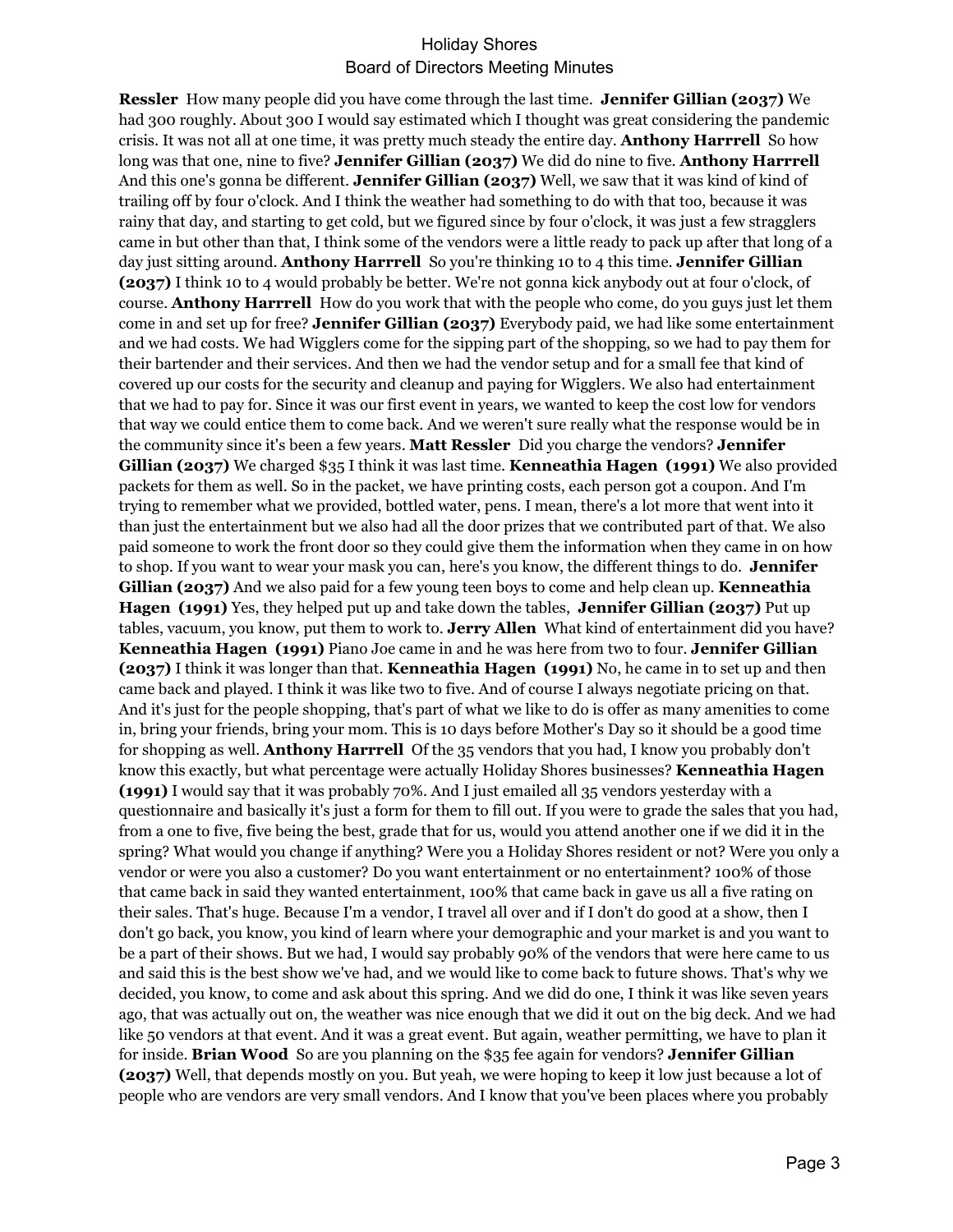get charged hundreds of dollars and I don't want to do that to people here, you know. **Kenneathia Hagen (1991)** And the reason that we charge a fee, and I completely understand this, is because if they do not have money in the game, let's say they wake up and go, it's raining today, I don't want to show up. I can't have an event where 50% of the people that didn't pay anything at all just doesn't show up. So when you have money involved, then you're going to make every effort to come in and at least make up for what you've paid. That's why we try to keep it super low. **Jennifer Gillian (2037)** I think it also reflects better on the event itself if we make sure that all of our tables are full because people walk in and there's a bunch of empty tables I don't think that would help. That's why we have to charge some kind of fee. Because otherwise, you know, we don't want to have people just not show up. And then our vendor fair doesn't look like a success story. **Anthony Harrrell** How are you going to handle the people who have services, though? I mean, are you going to charge them the same amount of someone who's selling things? **Jennifer Gillian (2037)** No because we were gonna give them like a, let's say you two had services you wanted to do? You guys can split a table and then you could split the cost for that, or we could even do something different. That's still kind of in a planning phase. But I think it would be a great thing to offer because there were people who reached out to us with services but then they kind of backed off because they're like, well, I really don't know what I would put on the table. So that's why we thought that'd be a good choice, too. Because I know there's a lot of upcoming businesses in the area. **Brian Wood** What's the cost typically for the page in The Holiday Times? **Karla Suttles** Full page color would be \$250. **Matt Ressler** Could I ask you guys, next time you guys bring this to the board to submit it ahead of time instead of coming in and catching us of guard. **Jennifer Gillian (2037)** Oh, of course, that wasn't my intention. **Matt Ressler** You did that the last time too. **Kenneathia Hagen (1991)** No we didn't, we submitted a letter before, the letter was there the week before. And the reason why we came tonight is because it is open floor. **Matt Ressler** Well, that way we get a way to research it. **Jennifer Gillian (2037)** Yeah, sure. **Anthony Harrrell** Well, I think it sounds like it was a great event, promoted local businesses at a time that local businesses are struggling so I don't have an issue with this. **Jerry Allen** I was just thinking that we just allowed a group to create a Welcome Wagon type of thing when people come to our community. I wonder if they'd be interested in at least having a table or being at the event? **Jennifer Gillian (2037)** That's a good idea. **Kenneathia Hagen (1991)** I've already reached out to Linda. Yes, she's very interested in that. **Jerry Allen** That's awesome. **Dan Hopkins** Makes a motion to go ahead and accept it.

### **Jerry Allen** Seconds

**Anthony Harrrell** Any further discussion? Comments? **Kenneathia Hagen (1991)** And we are right here if there's a comment, I mean, we're happy to answer any questions you have. **Brian Wood** I think one thing of concern, because it's the communities, you know, this belongs to the community it doesn't want to us, is just making sure maybe we can document your guys costs. Because if you guys, and I'm not saying you did, but if someone were to come in and request this, and they'll put \$1,000 in their pocket, but we're given everything for free, well, then that would cause some concern for us. So if maybe you guys could document your costs of what you're paying for entertainment and to Wigglers, and all that on this one, then in the future that would you know, if it shows you guys didn't make any money at all, which we're not saying you did on the last one. But that would you know, it would be just a document that will look better, it would make us more at ease. We saw it on paper and said, yep they didn't make anything, then we're good to go. **Kenneathia Hagen (1991)** So is that the biggest concern is that you think that we've made money off of it? **Brian Wood** No, we don't think so, but we have to do this for every person that comes in and requests this, we have to make sure people aren't coming in here and making a profit because we're donating it for free. And we're not saying you did, but we have to ask those questions for everybody because if we don't, then people will take advantage. **Kenneathia Hagen (1991)** I mean, we'd be happy to turn this over to someone else to actually organize and put it all together and we will help coordinate it if that's what you want. **Brian Wood** No, nobody's saying that. **Tony Harris** That's not really the issue. It's just, you know, if you're charging for the vendors, and the money's coming in, then it just raises the question of if we're then donating the space, the rental, and the